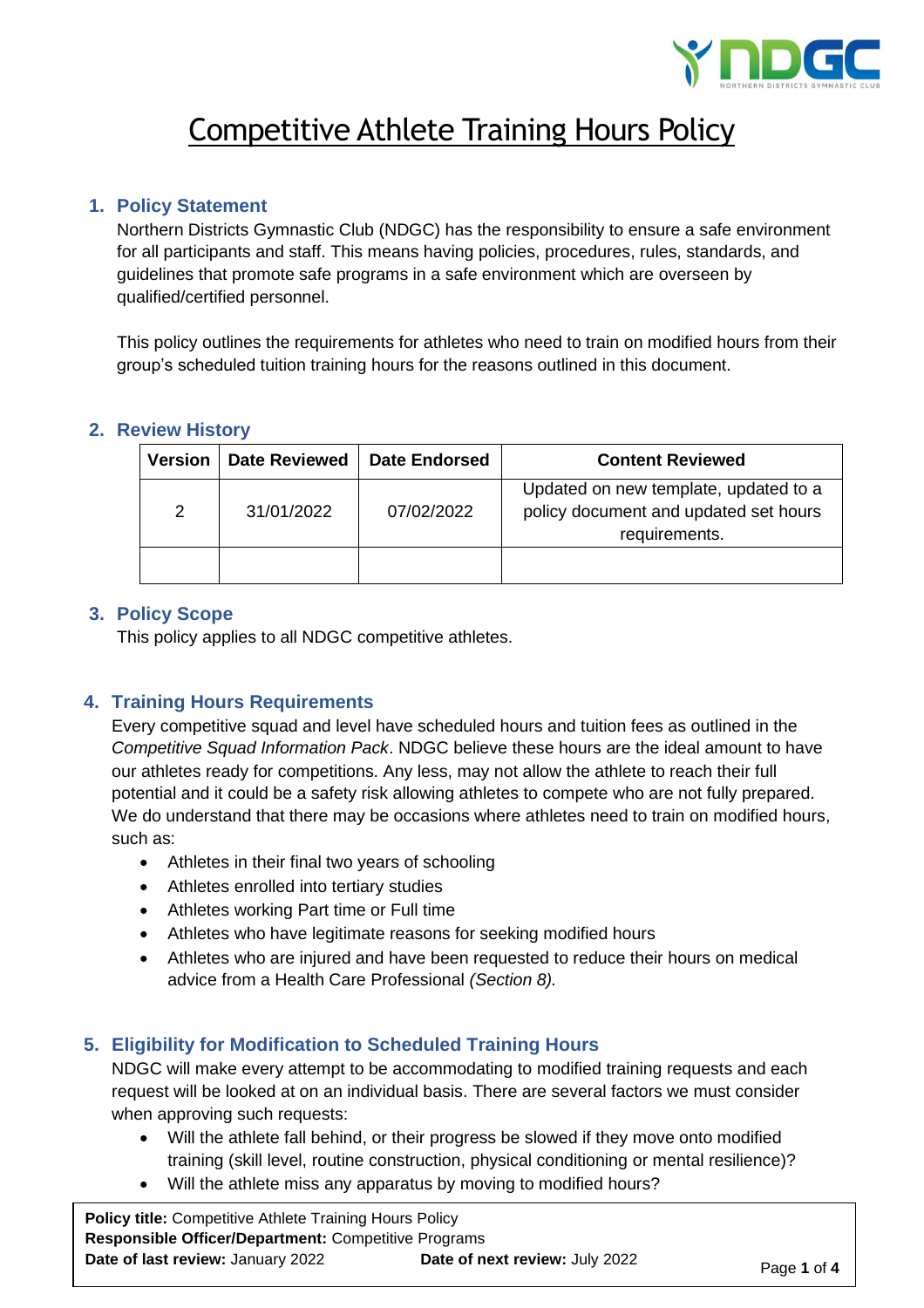

- Will the athlete be disruptive to fellow athletes and coaches?
- Will the athlete still be able to be competitive at competitions?
- Are expectations and goals of the athlete and coach aligned and match the hours of training?
- Length of time the athlete will be on modified hours.

#### 5.1.Requests for modifications to scheduled hours may be denied for the following:

- Month to month changes due to other external sporting activities (e.g., summer hockey interfering with January training, or soccer games every third Saturday morning for three months).
- Not being able to get to training on time due to school (as during school holidays the athlete will be able to arrive on time).
- If no supporting evidence is provided with the request.
- If the request for modification to training hours has come directly from the parent to Administration, and not from the Gymsport Program Manager.
- If Administration are not informed of the request for modification to training hours by the Gymsport Program Manager.

#### **6. Modified Training Hours Request Process**

- Athletes and Parents wishing to train on modified hours, must communicate this firstly to the athletes' Coach. This is to ensure all the above is discussed (*Section 5)*, and there is verbal agreement from both parties.
- After speaking with the athletes' Coach, a written request must be made to the Gymsport Program Manager. The Coach will also discuss this with the Gymsport Program Manager.
- All requests for modified training hours will be discussed on an individual basis and not all requests may be approved. If a request is denied, reasoning will be provided.
- Requests for modified training hours received after the 20<sup>th</sup> of the month, will not take effect until the month after next, as invoices will have already been sent for the next month (eg: If a request is approved on the  $24<sup>th</sup>$  of January, changes will not take effect until the 1<sup>st</sup> of March).
- The Gymsport Program Manager must complete the Modification to training hours contract *(Appendix 2)* and all parties must sign this document.
- Once the contract is completed, the Gymsport Program Manager must inform Administration for invoicing purposes.

#### **7. Reviews of Athletes on Modified Training Hours**

Athletes will be continually reviewed whilst on modified hours to determine if the hours are sufficient to ensure the welfare and safety of the athletes. The Coach or Gymsport Program Manager may request a meeting at any time with the parent and athlete to discuss the athletes' progress. The Coach or Gymsport Program Manager may discuss increasing hours or transitioning to another stream/program (if applicable).

In the event the coach feels the athlete is disruptive to the group, the steps outlined in the *NDGC Gymnast Discipline Procedure* will be followed.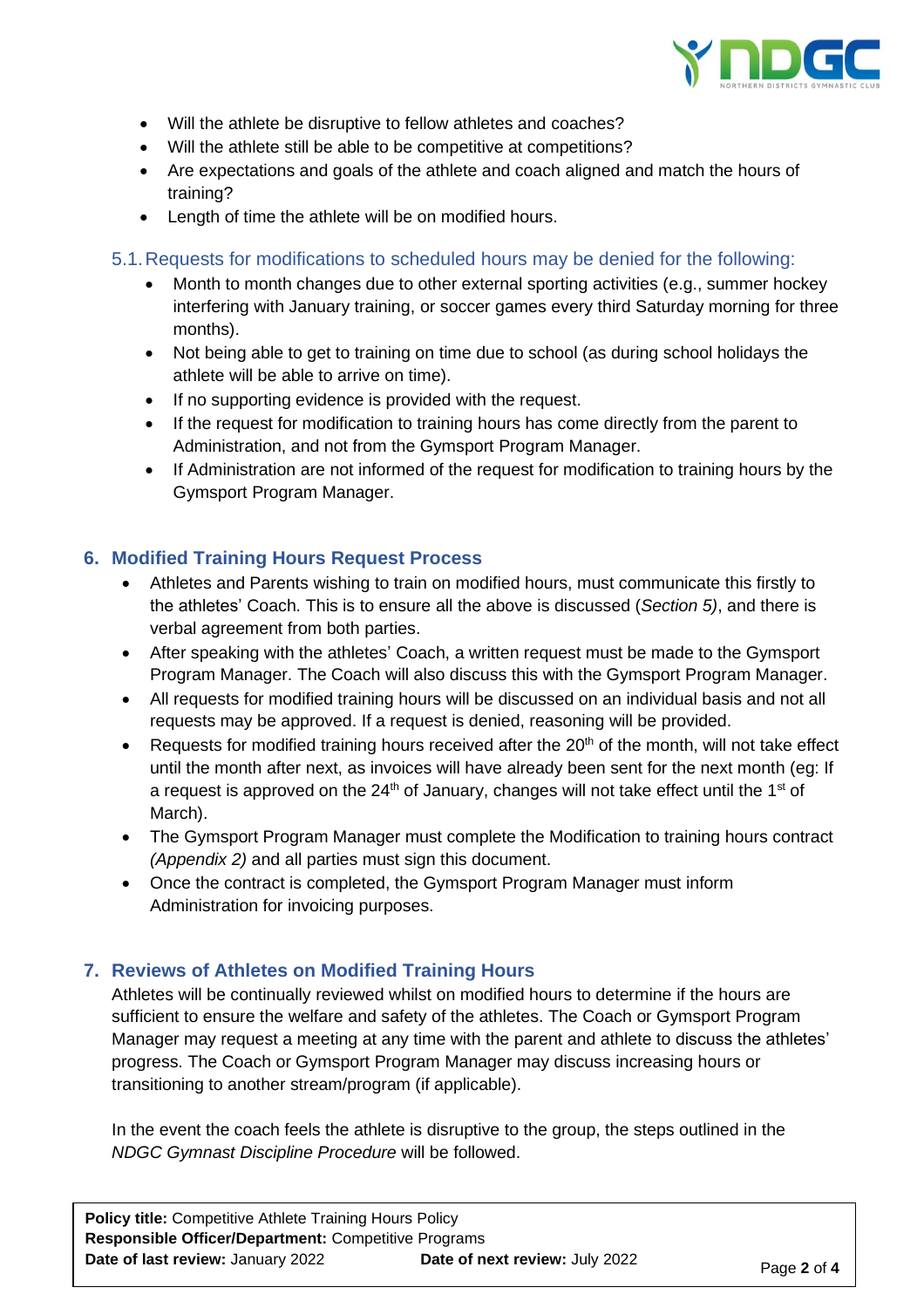

#### **8. Modified Hours Due to Injury/Illness**

At the request of a Health Care Professional (Doctor, Sports Doctor, Physiotherapist, Occupational Therapist etc), athletes may train on reduced hours whilst recovering from an injury or illness. All training modifications must be discussed with the Coach or Gymsport Program Manager, and requests of this nature must be accompanied by a medical certificate. The Gymsport Program Manager and parent will work together to devise a Return to Training plan. The Gymsport Program Manager must provide Administration with a copy of the medical certificate and training hours for the injured athlete.

#### **9. Additions and Changes to Policy**

Recommended changes to this policy may be submitted to NDGC Management for consideration. Management will review the recommendations and make changes to this policy if necessary. Should changes be accepted, the policy would be updated, dated and circulated.

#### **10.Confidentiality and Reporting**

Breaches of this policy must be reported to NDGC Management within 14 days of any occurrence. Breaches of this policy must be kept confidential and disclosure to any third party beyond NDGC management is not permitted.